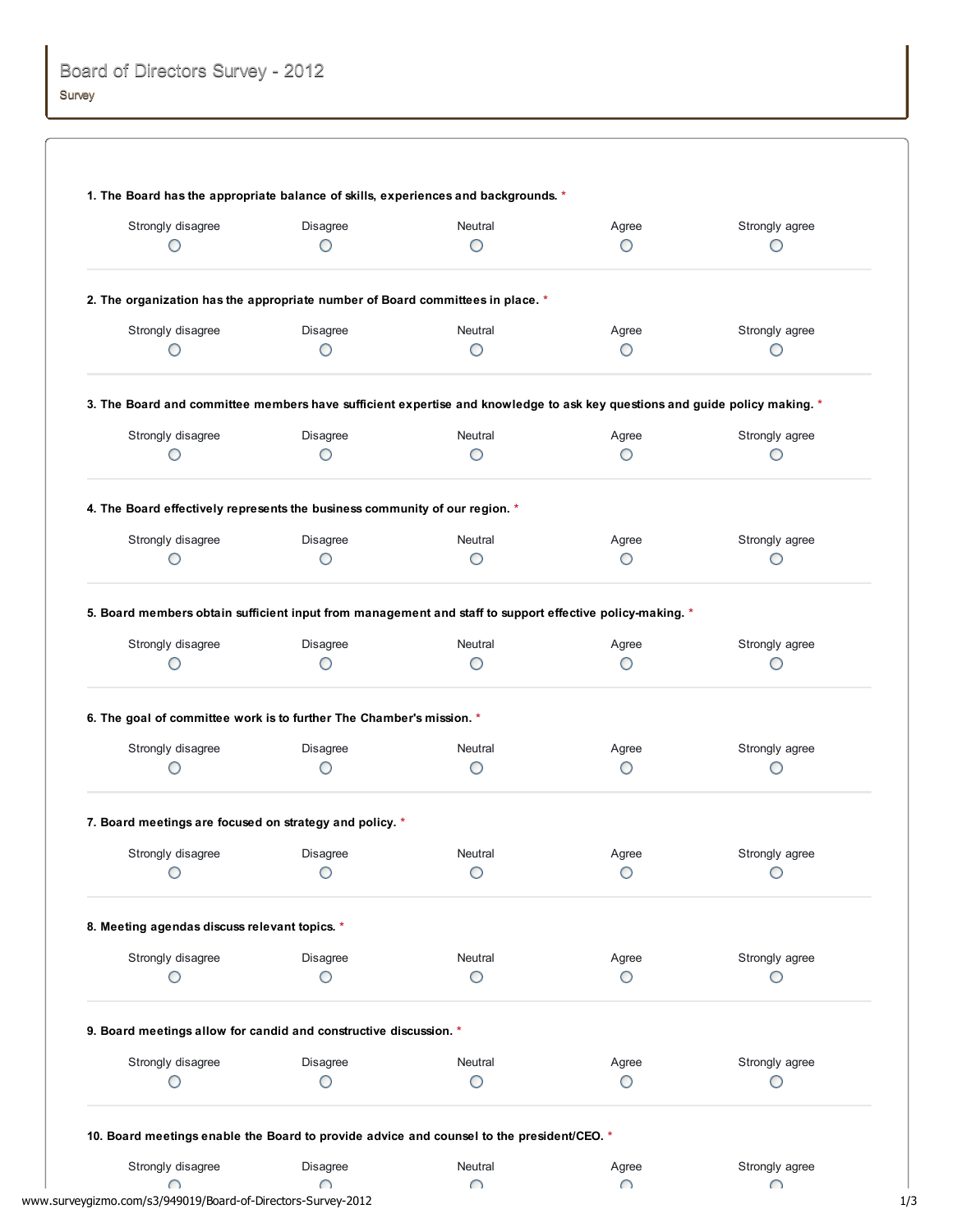| 11. I feel comfortable asking critical questions at Board meetings. *                                                                         |               |              |            |                     |
|-----------------------------------------------------------------------------------------------------------------------------------------------|---------------|--------------|------------|---------------------|
|                                                                                                                                               |               |              |            |                     |
| Strongly disagree                                                                                                                             | Disagree      | Neutral      | Agree      | Strongly agree      |
| ◯                                                                                                                                             | ∩             | O            | O          | O                   |
| 12. Pre-meeting materials provide appropriate context and background information to support informed decision making. *                       |               |              |            |                     |
| Strongly disagree                                                                                                                             | Disagree      | Neutral      | Agree      | Strongly agree      |
| O                                                                                                                                             | O             | O            | O          | O                   |
| 13. The Board receives appropriate information between meetings on significant issues, trends or developments in order to stay<br>informed. * |               |              |            |                     |
| Strongly disagree                                                                                                                             | Disagree      | Neutral      | Agree      | Strongly agree      |
| O                                                                                                                                             |               | O            | O          | O                   |
| 14. The Board plays an effective role in the strategic planning process and the implementation of the three-year plan. *                      |               |              |            |                     |
| Strongly disagree                                                                                                                             | Disagree      | Neutral      | Agree      | Strongly agree      |
| O                                                                                                                                             | O             | O            | O          | O                   |
| Strongly disagree                                                                                                                             | Disagree      | Neutral      | Agree      |                     |
| O                                                                                                                                             | O             | O            | O          | Strongly agree<br>O |
| 16. The Board has established appropriate and clear benchmarks to measure the strategic objectives. *                                         |               |              |            |                     |
|                                                                                                                                               |               |              |            |                     |
| Strongly disagree<br>O                                                                                                                        | Disagree<br>O | Neutral<br>O | Agree<br>O | Strongly agree<br>O |
| 17. The Board and management understand and respect each other's roles. *                                                                     |               |              |            |                     |
|                                                                                                                                               |               | Neutral      |            |                     |
| Strongly disagree<br>O                                                                                                                        | Disagree<br>O | O            | Agree<br>O | Strongly agree<br>O |
| 18. We make decisions based on what's best for The Chamber as an organization. *                                                              |               |              |            |                     |
| Strongly disagree                                                                                                                             | Disagree      | Neutral      | Agree      | Strongly agree      |
| О                                                                                                                                             | O             | O            | O          | O                   |
| 19. We have a shared vision. *                                                                                                                |               |              |            |                     |
| Strongly disagree                                                                                                                             | Disagree      | Neutral      | Agree      | Strongly agree      |
| O                                                                                                                                             | O             | O            | O          | O                   |
| 20. Our Board works as a team to find solutions. *                                                                                            |               |              |            |                     |
| Strongly disagree                                                                                                                             | Disagree      | Neutral      | Agree      | Strongly agree      |

21. We debate issues without getting personal. \*